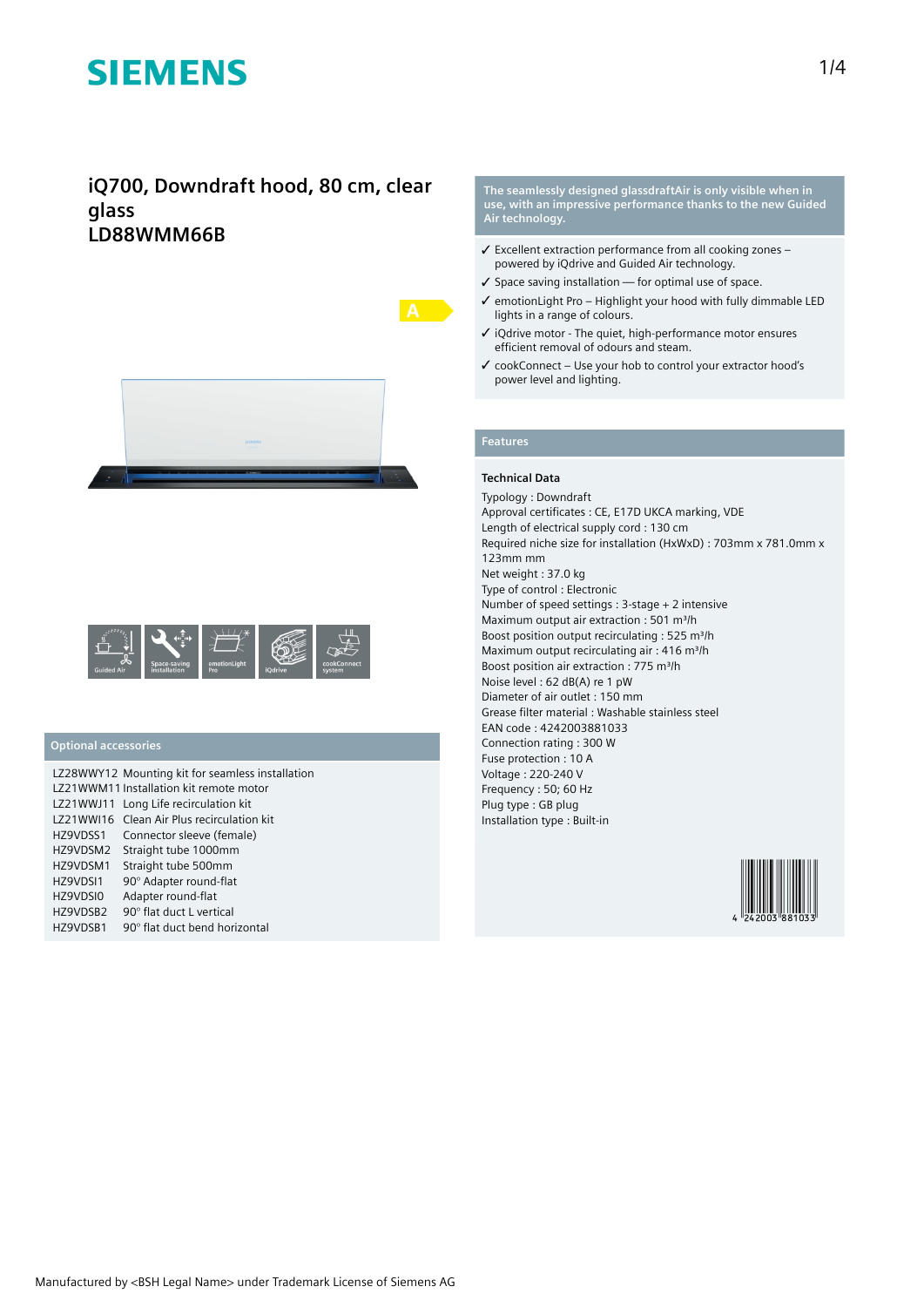# **iQ700, Downdraft hood, 80 cm, clear glass LD88WMM66B**

## **Features**

#### **Connectivity**

- Home Connect: Remote Monitoring and Control for connected home appliances and operation via smartphone or tablet (only in countries where Home Connect service is available)
- The Home Connect functionality can be extended by integrating numerous applications from external cooperation partners (partnerships)
- Voice Control enabled via popular voice assistants (only in countries where this service is available)
- Interval function: available via Home Connect
- Silence function: available via Home Connect

### **Variant**

- 80 cm wide
- Energy Efficiency Class: A (at a range of energy efficiency classes from  $A_{+++}$  to D)
- Extraction rate exhaust air according to EN 61591:
- max. normal use501 m³/h, intensive 775 m³/h
- Noise max. Normal Level: Noise, max. speed in normal us: 62 dB dB\*

### **Features**

- Fully automatic hood
- cookConnect hob based hood control
- climateControl Sensor
- Additional functions: Ambient light RGB
- 3 power levels and 2 intensive settings
- touchControl
- The standard functions are located on the right-hand user interface
- Efficient BLDC motor
- Automatic intensive revert (6mins)
- Automatic after running (Automatic after running (10 minutes))
- 2 x metal grease filter cassettes
- Grease and charcoal filter saturation indicators
- The filter service button automatically lifts filters into service position for easy removal

### **Design**

- Extendable clear glass panel with edge lighting
- The glass panel can be easily removed and cleaned
- Installation: integrated
- Suitable for installation in an island or Semi-island kitchen solution

#### **Performance**

- Suitable for ducted and re-circulating operation
- For recirculated extraction Clean Air Plus recirculation kit (accessory) needed
- Maximum extraction rate exhaust air 501 m<sup>3</sup>/h according to EN 61591
- Extraction rate according to EN 61591 ø 15 cm:
- max. Normal use501m³/h
- Intensive775 m³/h
- Noise level according to EN 60704-3 and EN 60704-2-13 exhaust air:
- Max. normal use:62dB(A) re 1 pW
- Intensive:70 dB(A) re 1 pW
- Noise level according to EN 60704-3 and EN 60704-2-13 at max. normal use exhaust air: 62 dB(A) re 1 pW
- With the Clean Air Plus recirculation kit (available as optional accessory) your appliances reaches:
- Extraction rate in recirculation mode: Max. normal use: 416m<sup>3</sup>/h
- Intensive:525m³/h
- Noise level in recirculation mode: Max. normal use:65dB(A) re 1 pW
- Intensive:70 dB(A) re 1 pW
- Average Energy Consumption: 36.9 kWh/year\*
- Blower Efficiency Class: A\*
- Lighting Efficiency Class: -\*
- Grease Filtering Efficiency Class: B\*
- Power rating: 300 W

## **Planning and installation information**

- Not suitable for combination with gas hobs
- Please reference the built-in dimensions provided in the installation drawings
- Extension height 250 mm
- Dimensions (HxWxD): 709 x 812 x 140 mm
- Built-in dimensions (HxWxD): 703 x 781 x 123 mm
- Extractor hose 150 mm
- Electrical cable length 1.3 m
- *\* In accordance with the EU-Regulation No 65/2014*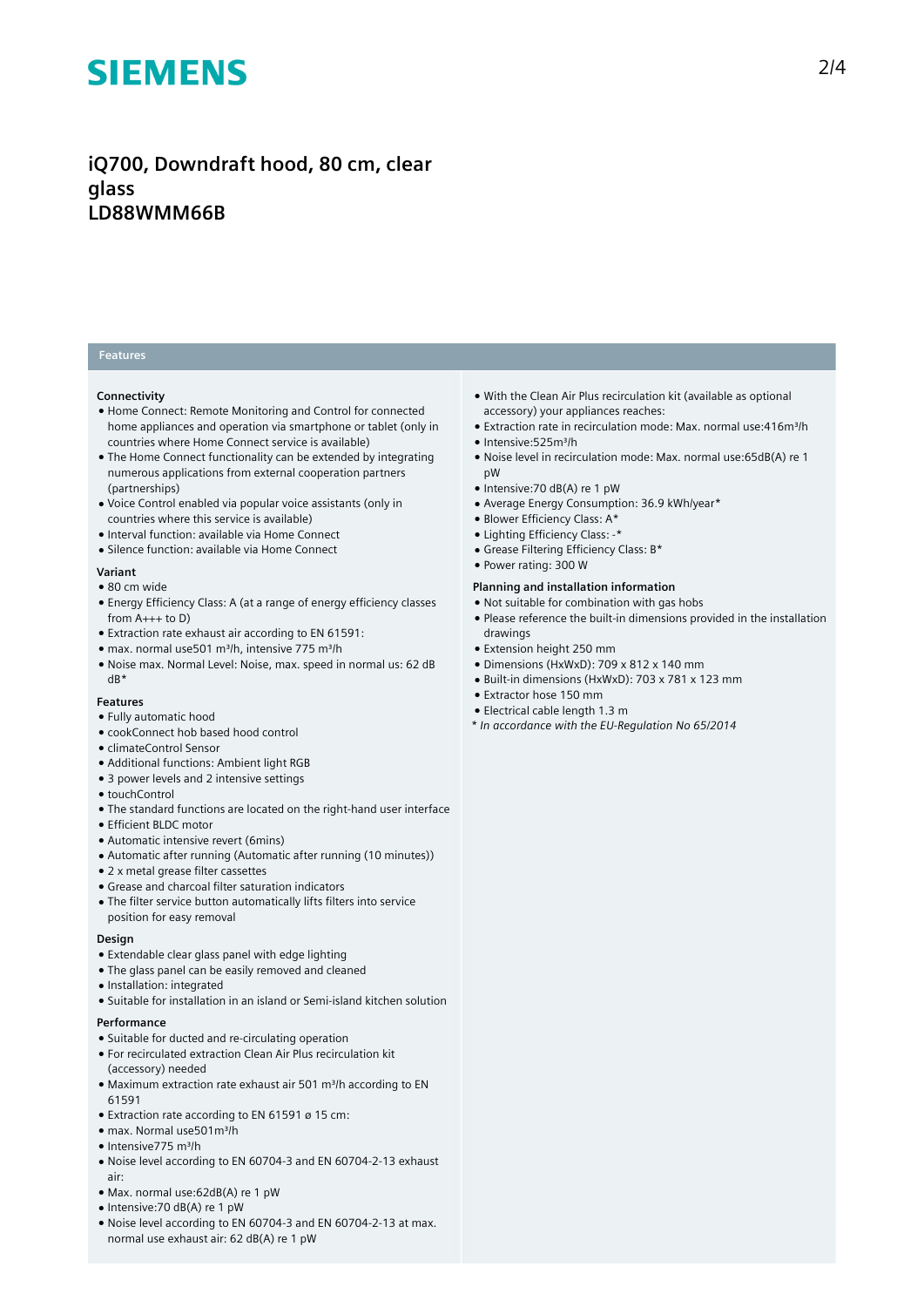**iQ700, Downdraft hood, 80 cm, clear glass LD88WMM66B**



C: ≥ 60 mm for air recirculation

 $\geq 100$  mm for air extraction with ducting<br>in the plinth<br>D: Motor unit must always be accessible